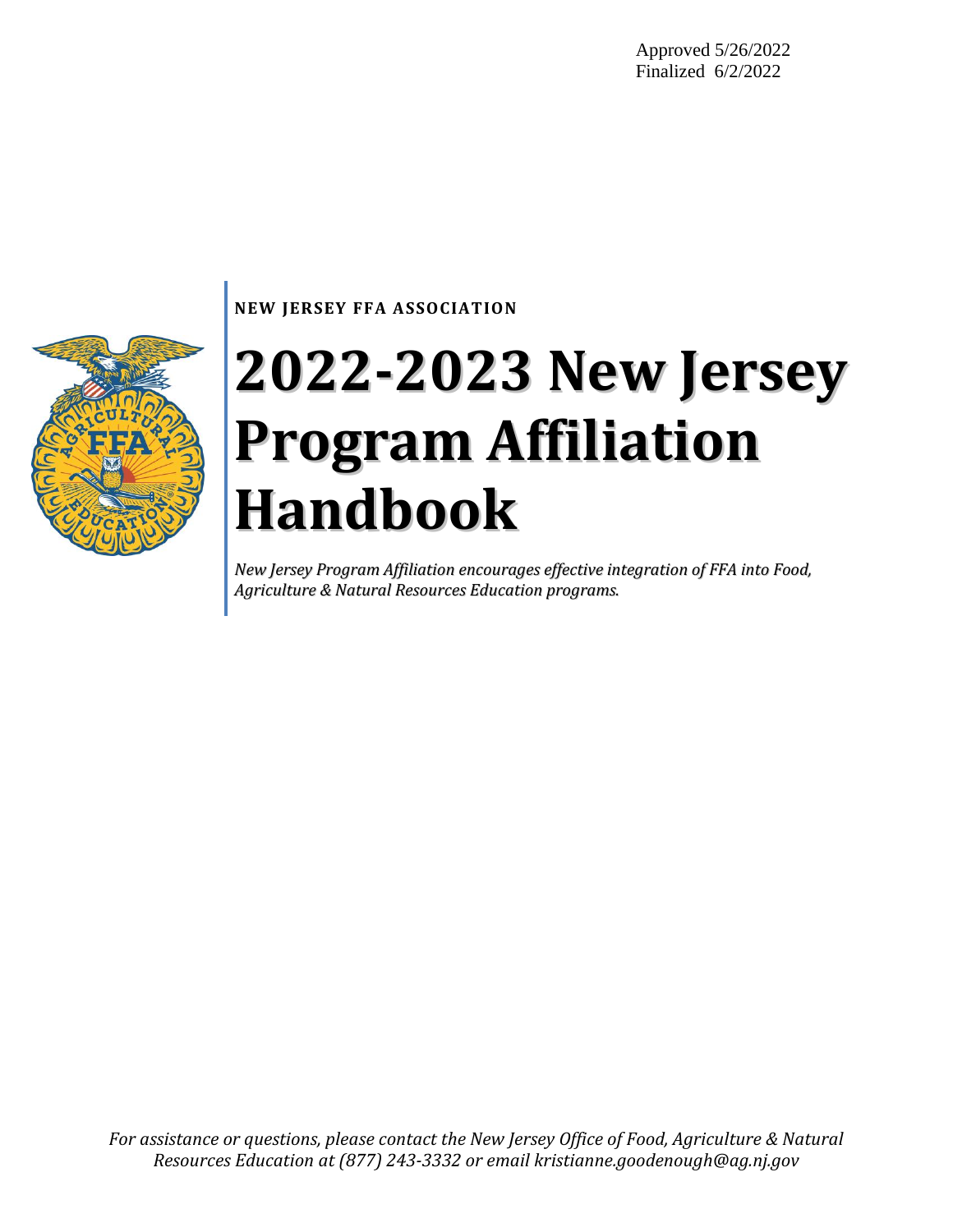

### **Philosophy of why to affiliate with New Jersey FFA:**

- Involvement in FFA is an integral part of a Food, Agriculture & Natural Resources Education Program. Every student in every classroom, every day should have access to the leadership and character development FFA provides.
- Career and Technical Student Organization (CTSO) involvement helps students develop additional employability skills.
- Students receiving education through a complete three-component Food, Agriculture & Natural Resources Education Program will not only enjoy a well-rounded educational experience that leads higher career satisfaction rates but will also experience significantly decreased drop-out rates and overall higher grade point averages.
- Food, Agriculture & Natural Resources Education Programs will have access to leadership and skill development resources that emphasize the New Jersey Core Curriculum Content Standards, especially the 21<sup>st</sup> Century Life and Careers Skills through FFA participation.

### **What is Program Affiliation?**

Program Affiliation provides Food, Agriculture & Natural Resources Education programs with FFA resources and benefits as part of the total program delivery for every student.

### **How Does the Program (School/Institution) Affiliation Work?**

For a flat fee, a single Food, Agriculture & Natural Resources Education Program can join the New Jersey FFA Association under an agreement and a fee based on program enrollment. All students enrolled in the Food, Agriculture & Natural Resources Education Program will have access to FFA resources and benefits.

### **What are the benefits of affiliating?**

- **Total Program Support.** Programs will receive leadership curricula, career development assessments and other resources that support the 3-component model of School-Based Food, Agriculture & Natural Resources Education – Classroom/Laboratory Instruction, FFA and Supervised Agricultural Experience.
- **Receive FFA Resources.** Teachers will receive teaching aids designed to help reinforce FFA in the classroom and to enhance the delivery of premier leadership, personal growth and career success.
- **Receive Leadership Resources.** New Jersey FFA offers premier leadership curriculum for chapter leaders which can be utilized in each local program.
- **One-time Program Fee.** Programs pay one fee to receive discounts and/or access to various resources throughout the year as outlined in this handbook. Supplemental packages provide discounts and/or access to additional resources as outlined in this handbook. This fee does not apply to lodging, travel, meals or entry fees.

### **What is required to affiliate?**

- **Fill out and submit the affiliation agreement.** Upon receipt of the affiliation agreement, an invoice will be issued for the appropriate amount. Affiliation agreements are due **September 30**.
- **Program Enrollment.** Submit Food, Agriculture & Natural Resources Education Program Enrollment via [www.ffa.org](http://www.ffa.org/) by **November 1**.
- **Program Affiliation Payment** is due **January 31.** A late fee may be assessed for payments received after this date.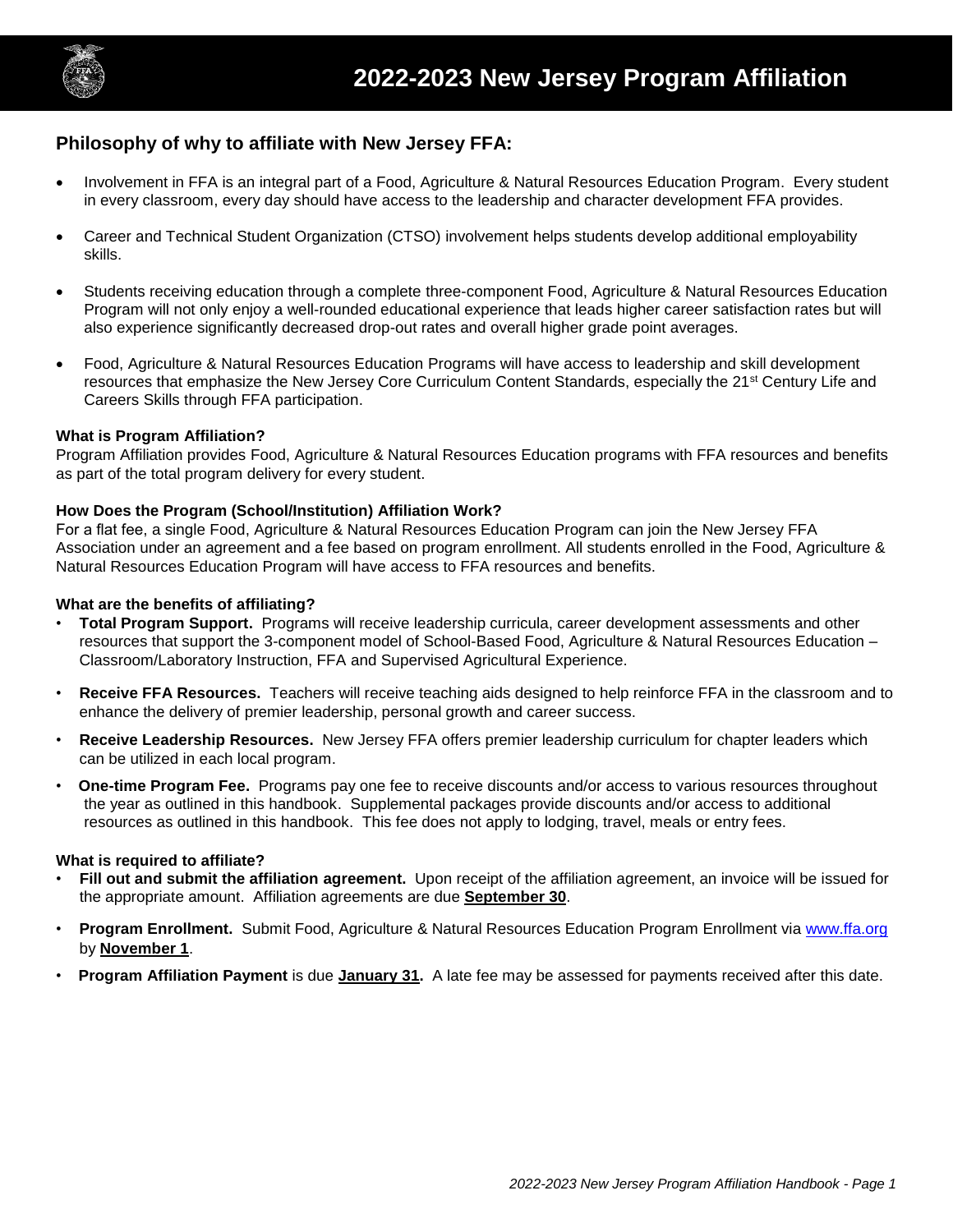

#### **• Basic Affiliation.**

At this level of affiliation, each program will receive the following curriculum and services:

- 20 **Official FFA Manuals** *(Please contact the office by September 1 if you would like Spanish FFA Manuals)*
	- **New Horizons** magazine subscription for entire program enrollment
- Up to a \$140 discount on **Leadership Experience and Development Leadership** and **Mission Conference** resources
- Subscription to the **Agricultural Education Tracker (AET)** online record book system and financial literacy curriculum resources
- New Jersey FFA Association leadership and career resources

#### • **Basic Affiliation pricing.**

Basic Affiliation pricing covers the cost of the resources above. See page five.

# **Supplemental Packages**



# **2022-2023 New Jersey Program Affiliation**

In addition to the basic affiliation, programs can purchase additional packages to help supplement other resources within the organization.

- **BLUE supplemental package:** At this level of affiliation, each program will receive the following:
	- All benefits of Basic Affiliation, PLUS
		- Up to a \$1500 discount on **Career Development Assessments** (CDEs) (except Floral Design)
			- Up to a \$320 discount on **State FFA Convention Leadership** resources
		- Up a \$140 discount on additional **Leadership Experience and Development Leadership** and **Mission Conference** resources
- **BLUE supplemental pricing:** At this level of affiliation, each program will pay an additional fee in addition to the Basic affiliation fee. See page five.



## **2022-2023 New Jersey Program Affiliation**

**GOLD supplemental package:** At this level of affiliation, each program will receive the following:

- All benefits of the Basic and Blue Affiliation, PLUS
- Up to a \$1100 discount on **Floral Design and Horticultural Exposition Career Assessments**
- Discounted **State Officer Candidate Leadership** resources (SOCS)
- Up to a \$250 discount on **Advocacy and Legislative Leadership** resources (ALLD)
- **GOLD supplemental pricing.** At this level of affiliation, each program will pay an additional fee in addition to the Basic and Blue affiliation.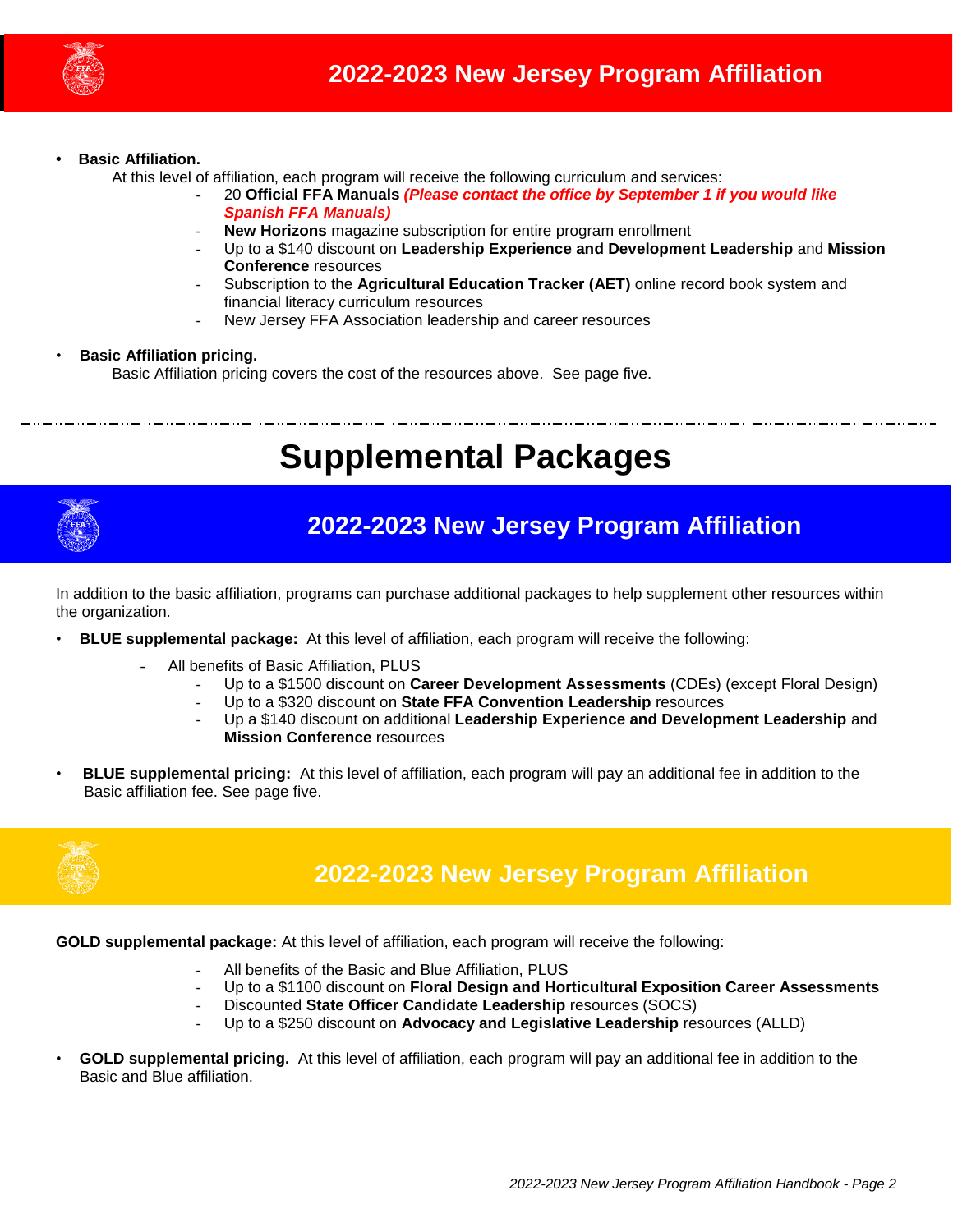

### **Program Affiliation Agreement**

| (must correlate to NJ and National FFA records)                           |                                            |                                                                                                                                                              |                          |  |  |  |
|---------------------------------------------------------------------------|--------------------------------------------|--------------------------------------------------------------------------------------------------------------------------------------------------------------|--------------------------|--|--|--|
|                                                                           |                                            |                                                                                                                                                              |                          |  |  |  |
|                                                                           |                                            | Date: ____________                                                                                                                                           |                          |  |  |  |
|                                                                           |                                            |                                                                                                                                                              |                          |  |  |  |
|                                                                           |                                            |                                                                                                                                                              | Date: ___________        |  |  |  |
| *Signatures verify numbers and agree to the terms of Program Affiliation. |                                            |                                                                                                                                                              |                          |  |  |  |
| Please choose the following:                                              |                                            |                                                                                                                                                              |                          |  |  |  |
| Ш                                                                         | Basic Affiliation (per fee schedule)       |                                                                                                                                                              | = <u>_______________</u> |  |  |  |
|                                                                           |                                            | (Basic Affiliation is mandatory for all HS chapters)                                                                                                         |                          |  |  |  |
| $\Box$                                                                    | <b>BLUE Affiliation (per fee schedule)</b> |                                                                                                                                                              | $=$                      |  |  |  |
| $\Box$                                                                    | GOLD Affiliation (per fee schedule)        | (GOLD Affiliation is only available with BASIC and BLUE Affiliation)                                                                                         | 그는 아이들은 아이들이 아니다.        |  |  |  |
|                                                                           |                                            |                                                                                                                                                              |                          |  |  |  |
| <b>Total Amount Due =</b><br>æ.                                           |                                            |                                                                                                                                                              |                          |  |  |  |
| Return this form by <b>September 30</b> to:                               |                                            | <b>New Jersey Association FFA</b><br><b>New Jersey Department of Agriculture</b><br>200 Riverview Plaza, 3rd Floor<br>P.O. Box 330<br>Trenton, NJ 08625-0330 |                          |  |  |  |

**Or Email to [ag.ed.registration@ag.nj.gov](mailto:ag.ed.registration@ag.nj.gov)**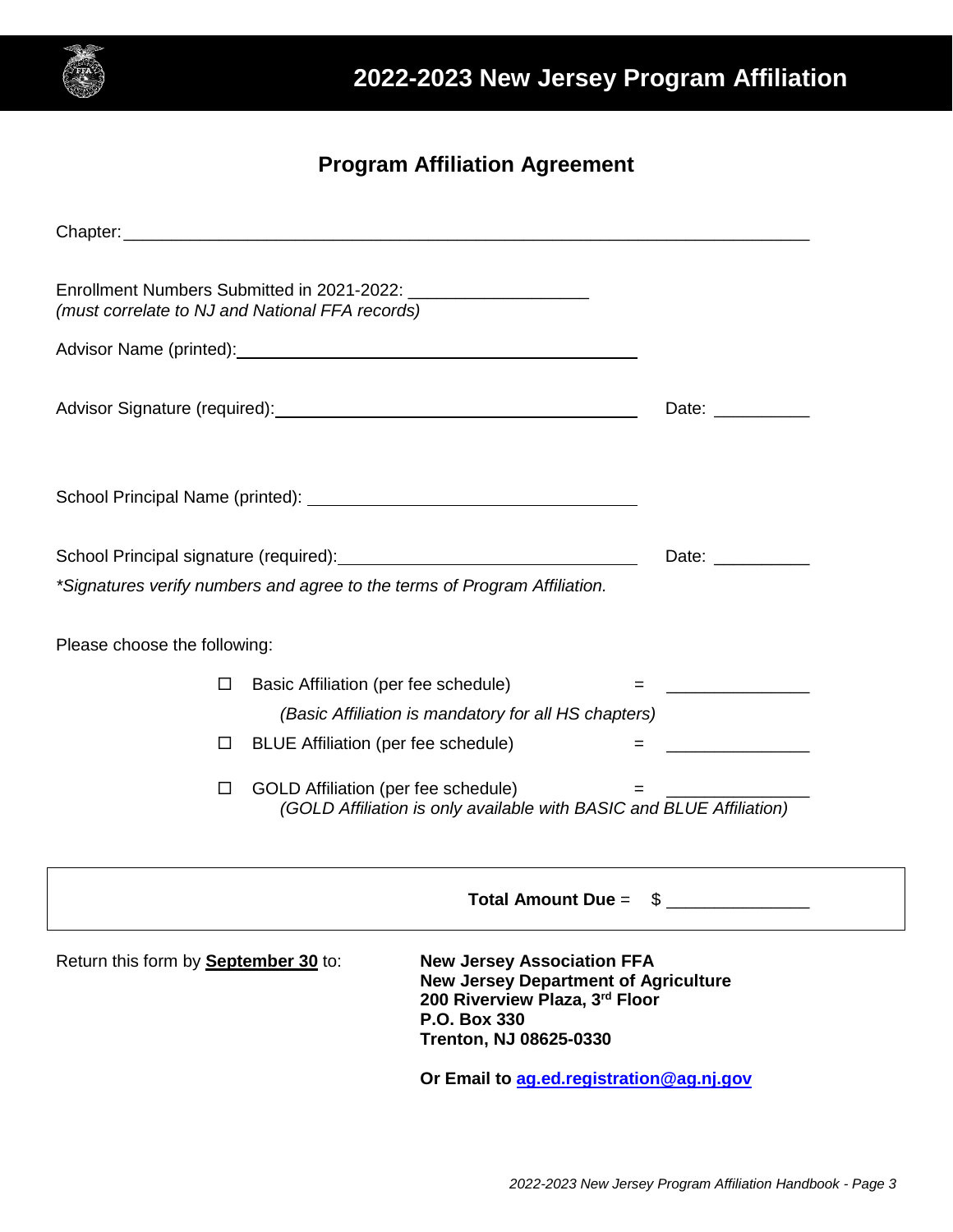

# **2022-2023 New Jersey Program Affiliation**

### **Middle School Affiliation Agreement**

| Enrollment Numbers Submitted in 2021-2022: ___________________ (must correlate to NJ and National FFA<br>records)                                                                                                              |                                                                                                                                                                                                                                                                                                                                                                                                                                                                                                                                |
|--------------------------------------------------------------------------------------------------------------------------------------------------------------------------------------------------------------------------------|--------------------------------------------------------------------------------------------------------------------------------------------------------------------------------------------------------------------------------------------------------------------------------------------------------------------------------------------------------------------------------------------------------------------------------------------------------------------------------------------------------------------------------|
| Advisor Name (printed): Note and the set of the set of the set of the set of the set of the set of the set of the set of the set of the set of the set of the set of the set of the set of the set of the set of the set of th |                                                                                                                                                                                                                                                                                                                                                                                                                                                                                                                                |
| Advisor Signature (required): Manual Advisor Signature (required):                                                                                                                                                             | Date: ___________                                                                                                                                                                                                                                                                                                                                                                                                                                                                                                              |
|                                                                                                                                                                                                                                |                                                                                                                                                                                                                                                                                                                                                                                                                                                                                                                                |
|                                                                                                                                                                                                                                | Date: ___________                                                                                                                                                                                                                                                                                                                                                                                                                                                                                                              |
| *Signatures verify numbers and agree to the terms of Program Affiliation.                                                                                                                                                      |                                                                                                                                                                                                                                                                                                                                                                                                                                                                                                                                |
| <b>Middle School Flat Fee</b><br>(Affiliate according to 2021-22 student<br>enrollment numbers for full access to benefits)                                                                                                    | $=\underbrace{\qquad \qquad }_{\qquad \qquad \qquad }\qquad \qquad ~~\qquad \qquad ~~\qquad \qquad ~~\qquad \qquad ~~\qquad \qquad ~~\qquad \qquad ~~\qquad \qquad ~~\qquad \qquad ~~\qquad \qquad ~~\qquad \qquad ~~\qquad \qquad ~~\qquad \qquad ~~\qquad \qquad ~~\qquad \qquad ~~\qquad \qquad ~~\qquad \qquad ~~\qquad \qquad ~~\qquad \qquad ~~\qquad \qquad ~~\qquad \qquad ~~\qquad \qquad ~~\qquad \qquad ~~\qquad \qquad ~~\qquad \qquad ~~\qquad \qquad ~~\qquad \qquad ~~\qquad \qquad ~~\qquad \qquad ~~\qquad \$ |
|                                                                                                                                                                                                                                |                                                                                                                                                                                                                                                                                                                                                                                                                                                                                                                                |
|                                                                                                                                                                                                                                |                                                                                                                                                                                                                                                                                                                                                                                                                                                                                                                                |
| <b>Total Amount Due =</b>                                                                                                                                                                                                      | $\frac{1}{2}$                                                                                                                                                                                                                                                                                                                                                                                                                                                                                                                  |

Return this form by **September 30** to: **New Jersey Association FFA**

**New Jersey Department of Agriculture 200 Riverview Plaza, 3rd Floor P.O. Box 330 Trenton, NJ 08625-0330**

**Or Email to [ag.ed.registration@ag.nj.gov](mailto:ag.ed.registration@ag.state.nj.us)**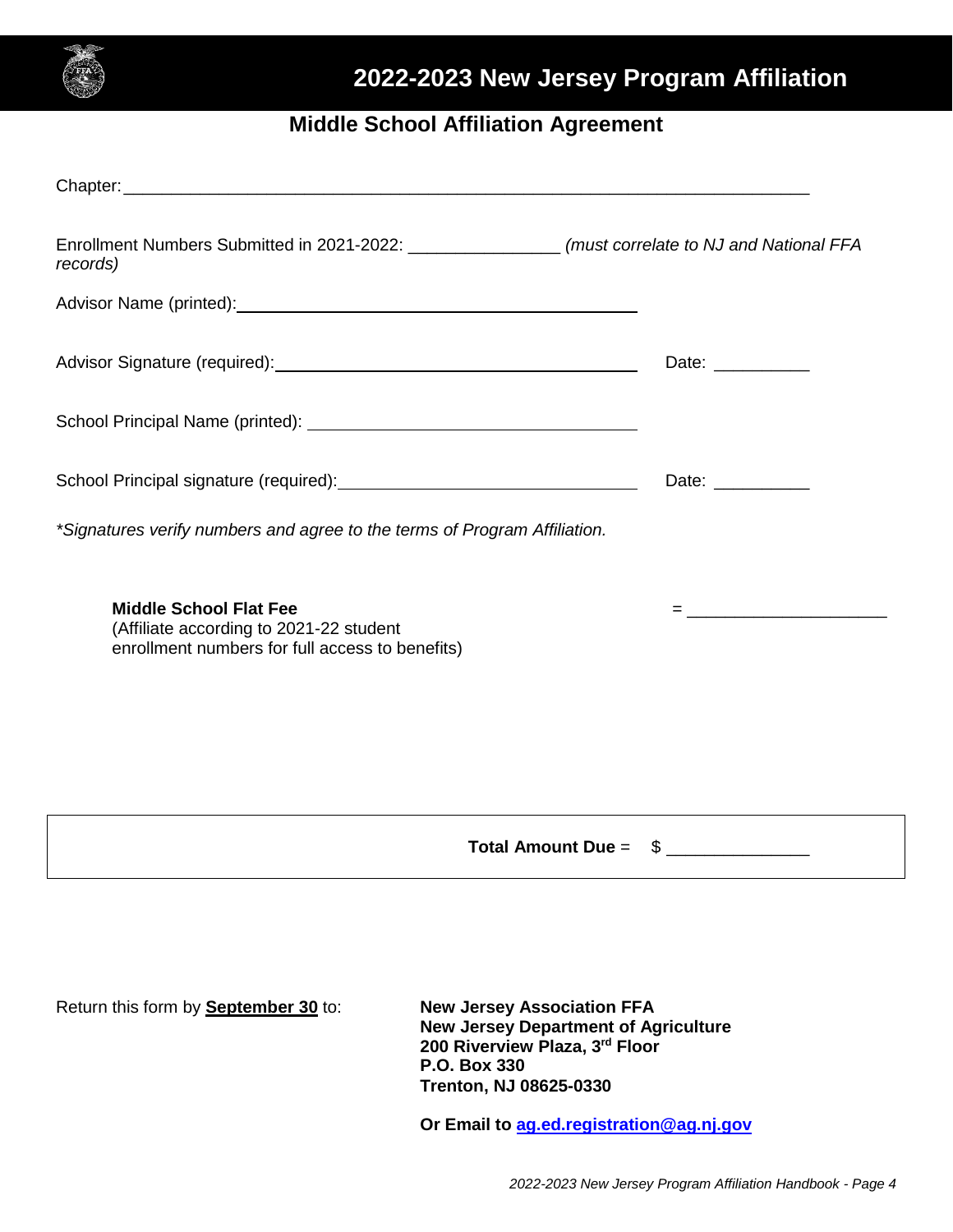

# **2022-2023 Program Affiliation Fees**

*(per program; based on official National FFA records as of 6/2/22)*

| <b>Chapter Name</b>              | <b>Basic Affiliation</b> | <b>Blue Affiliation</b> | <b>Gold Affiliation</b> |
|----------------------------------|--------------------------|-------------------------|-------------------------|
| Allentown                        | \$2425                   | \$1,300                 | \$525                   |
| <b>Bankbridge Regional</b>       | \$325                    | \$250                   | \$175                   |
| <b>BCIT West Vet</b>             | \$625                    | \$400                   | \$225                   |
| <b>Belvidere</b>                 | \$625                    | \$400                   | \$225                   |
| <b>Bergen County Academies</b>   | \$325                    | \$250                   | \$175                   |
| <b>Bergen Tech Paramus</b>       | \$1525                   | \$850                   | \$375                   |
| <b>Buena Regional</b>            | \$1225                   | \$700                   | \$325                   |
| Camden Penn Tech                 | \$325                    | \$250                   | \$175                   |
| <b>Camden Tech East</b>          | \$325                    | \$250                   | \$175                   |
| Cape May Tech                    | \$925                    | \$550                   | \$275                   |
| <b>Cumberland Regional</b>       | \$2725                   | \$1450                  | \$575                   |
| Delsea Regional                  | \$1225                   | \$700                   | \$325                   |
| Essex Co. VTS Agriscience        | \$625                    | \$400                   | \$225                   |
| Freehold                         | \$1525                   | \$850                   | \$375                   |
| <b>High Tech</b>                 | \$1225                   | \$700                   | \$300                   |
| <b>Hunterdon County ESEA</b>     | \$925                    | \$550                   | \$275                   |
| <b>Hunterdon County PolyTech</b> | \$1225                   | \$700                   | \$325                   |
| <b>MCTS Sypek Center</b>         | \$625                    | \$400                   | \$225                   |
| <b>Middlesex East Brunswick</b>  | \$625                    | \$400                   | \$225                   |
| <b>Monmouth County</b>           | \$625                    | \$400                   | \$225                   |
| Montague Township Middle         | n/a                      | n/a                     | n/a                     |
| Newton                           | \$2125                   | \$1150                  | \$475                   |
| <b>North Warren</b>              | \$925                    | \$550                   | \$275                   |
| Northern Burlington              | \$3825                   | \$1975                  | \$775                   |
| Northern Burlington Middle       | n/a                      | n/a                     | n/a                     |
| Pemberton Township               | \$1225                   | \$700                   | \$325                   |
| <b>Penns Grove</b>               | \$925                    | \$550                   | \$275                   |
| Phillipsburg                     | \$1225                   | \$700                   | \$325                   |
| Salem Tech                       | \$925                    | \$550                   | \$275                   |
| <b>Somerset County</b>           | \$325                    | \$250                   | \$175                   |
| South Hunterdon                  | \$325                    | \$250                   | \$175                   |
| South Hunterdon Middle           | n/a                      | n/a                     | n/a                     |
| <b>Sussex Tech</b>               | \$325                    | \$250                   | \$175                   |
| <b>Union County</b>              | \$1525                   | \$850                   | \$375                   |
| <b>Warren Hills</b>              | \$1825                   | \$1000                  | \$425                   |
| Woodstown                        | \$1225                   | \$700                   | \$325                   |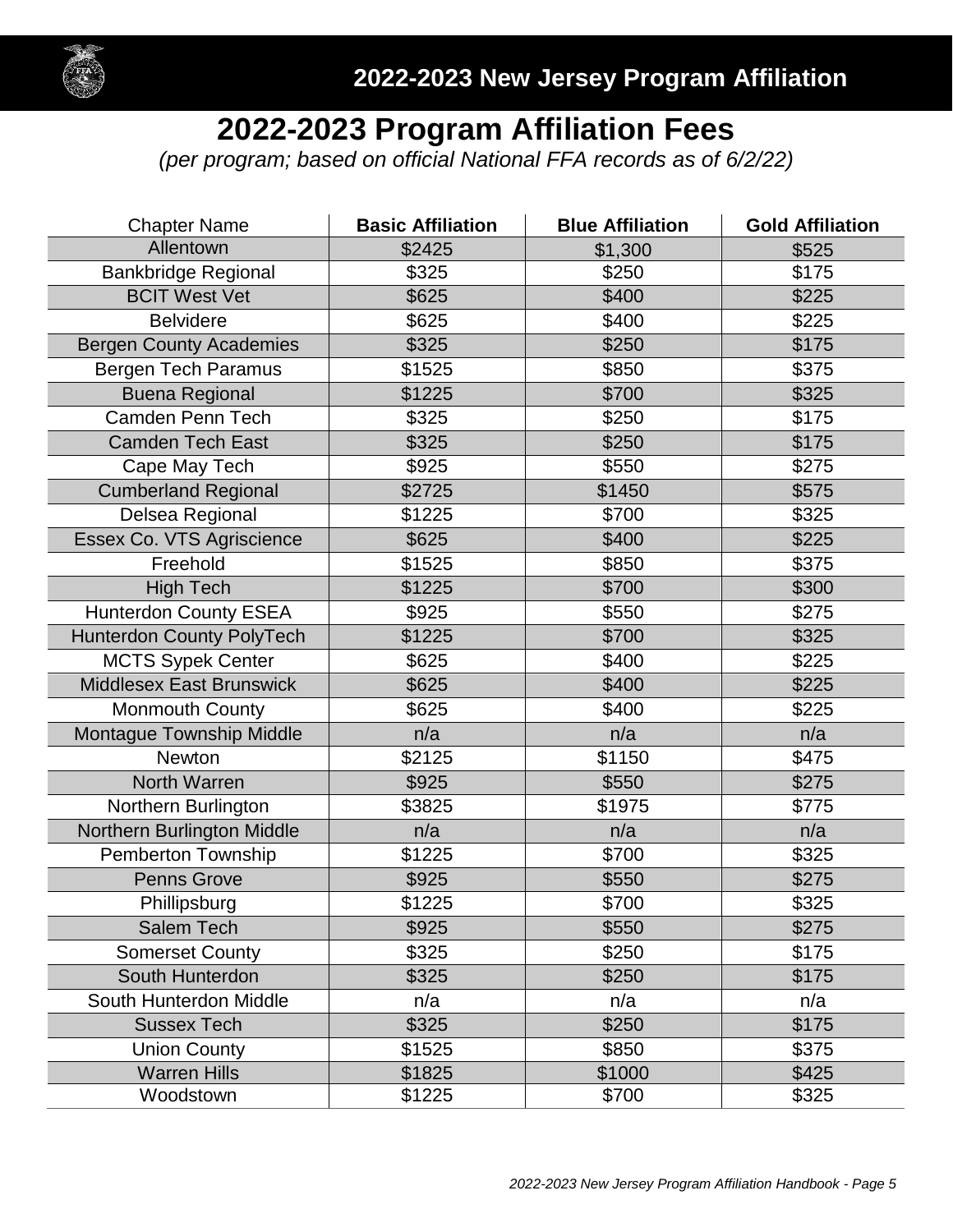

# **Supplemental Information**

*(Fee packages)*

| <b>Enrollment for</b><br>2021-2022 | <b>Basic Affiliation fee</b><br>for 2022-2023 | <b>Blue Supplemental</b><br>Package fee for<br>2022-2023 | <b>Gold Supplemental</b><br>Package fee for<br>2022-2023 | <b>Total Basic, Blue, and</b><br><b>Gold Affiliation Fee for</b><br>2022-2023 |
|------------------------------------|-----------------------------------------------|----------------------------------------------------------|----------------------------------------------------------|-------------------------------------------------------------------------------|
| $1 - 25$                           | \$325                                         | \$250                                                    | \$175                                                    | \$750                                                                         |
| 26-50                              | \$625                                         | \$400                                                    | \$225                                                    | \$1,250                                                                       |
| $51 - 75$                          | \$925                                         | \$550                                                    | \$275                                                    | \$1,750                                                                       |
| 76-100                             | \$1225                                        | \$700                                                    | \$325                                                    | \$2,250                                                                       |
| 101-125                            | \$1525                                        | \$850                                                    | \$375                                                    | \$2,750                                                                       |
| 126-150                            | \$1825                                        | \$1000                                                   | \$425                                                    | \$3,250                                                                       |
| 151-175                            | \$2125                                        | \$1,150                                                  | \$475                                                    | \$3,750                                                                       |
| 176-200                            | \$2425                                        | \$1,300                                                  | \$525                                                    | \$4,250                                                                       |
| 201-225                            | \$2725                                        | \$1,450                                                  | \$575                                                    | \$4,750                                                                       |
| 226-250                            | \$3025                                        | \$1,600                                                  | \$625                                                    | \$5,250                                                                       |
| 251-275                            | \$3325                                        | \$1,750                                                  | \$675                                                    | \$5,750                                                                       |
| 276-300                            | \$3625                                        | \$1,900                                                  | \$725                                                    | \$6,250                                                                       |
| $300+$                             | <b>Call Office for Price</b>                  | <b>Call Office for Price</b>                             | <b>Call Office for Price</b>                             | <b>Call Office for Price</b>                                                  |